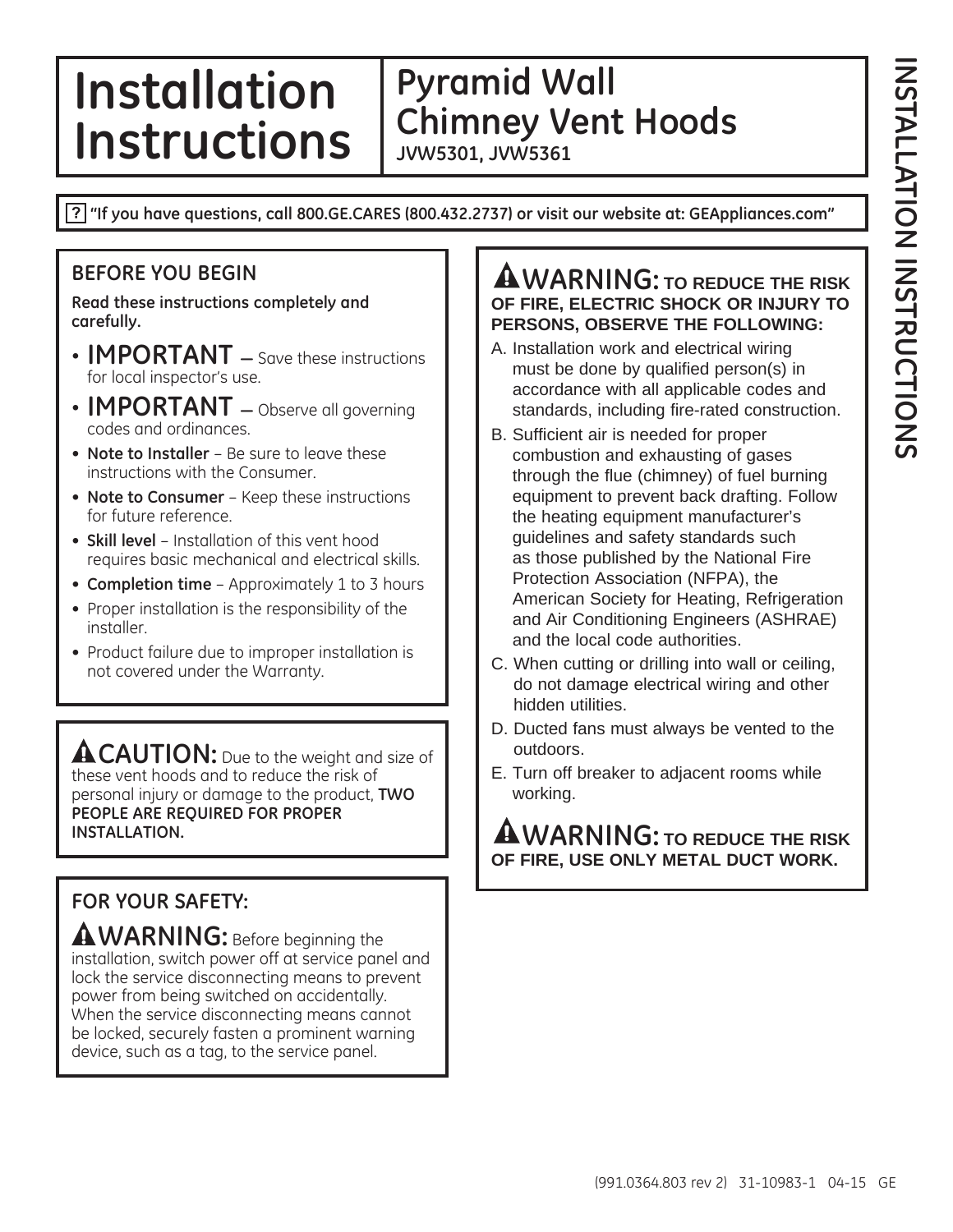

### **INSTALLATION CLEARANCES**

 These vent hoods are designed to be installed onto a wall with no above cabinets.

• Install these hoods between the required 24" minimum and 36" recommended maximum above the cooking surface.



The vent hood must be installed between the required 24" minimum and recommended 36" maximum above the cooking surface. The hood installation height above the cooking surface depends upon ceiling height and duct cover limitations. The telescopic duct cover conceals the ductwork running from the top of the hood to the ceiling. For supplied duct cover ceiling heights, see table on page 5.

**NOTE:** Installation height should be measured from the cooking surface to the lowest part of the hood. This hood must be installed onto a wall. It can be vented to the outdoors, or it can be installed for recirculating operation. For recirculation operation, see **Recirculation Install Planning**.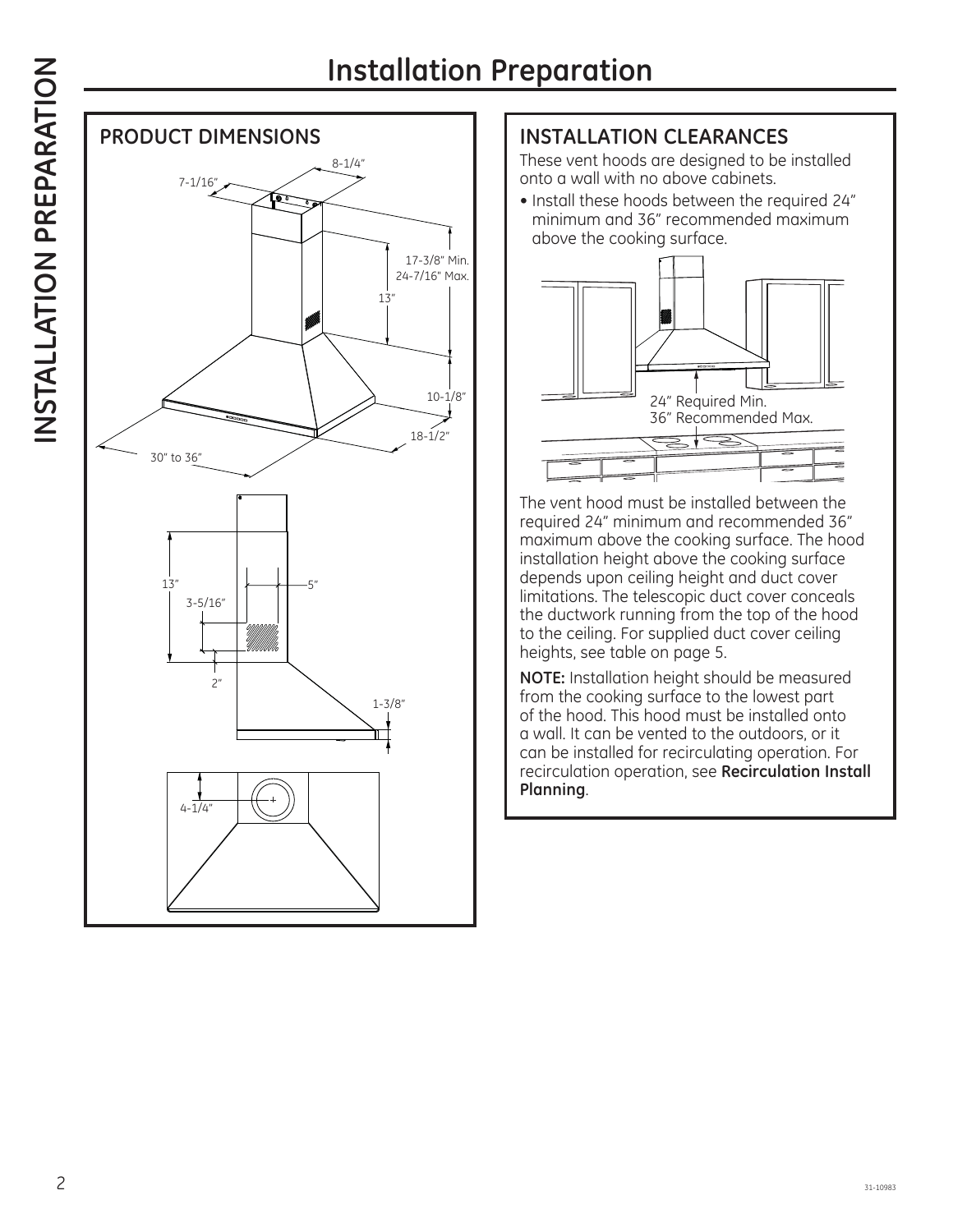# **ADVANCE PLANNING**

### **Duct Install Planning**

- This hood is designed to be vented vertically through the ceiling. Use a 6" round duct. Use locally supplied elbows to vent horizontally through the rear wall.
- Use metal ductwork only.
- Determine the exact location of the vent hood.
- Plan the route for venting exhaust to the outdoors. To maximize the ventilation performance of the vent system:
	- 1. Minimize the duct run length and number of transitions and elbows.
	- 2. Maintain a constant duct size.
	- 3. Seal all joints with duct tape to prevent any leaks.
	- 4. Do not use any type of flexible ducting.
- Install a wall cap or roof cap with damper at the exterior opening. Purchase the wall or roof cap and any transition and length of duct needed in advance.
- When applicable, install any makeup (replacement) air system in accordance with local building code requirements. Visit GEAppliances.com for available makeup air solutions.

### **Recirculation Install Planning**

A recirculation duct (included) and two charcoal filters (not included) are necessary for recirculation installation.

### **Power Supply Planning**

The location of the power supply connection is called out in the **Prepare the Wall** section on page 6.

### **POWER SUPPLY**

**IMPORTANT – (Please read carefully)**

# **WARNING:**

FOR PERSONAL SAFETY, THIS APPLIANCE MUST BE PROPERLY GROUNDED.

Remove house fuse or open circuit breaker before beginning installation.

Do not use an extension cord or adapter plug with this appliance. Follow National Electrical Codes or prevailing local codes and ordinances.

### **Electrical supply**

These vent hoods must be supplied with 120V, 60Hz, and connected to an individual, properly grounded branch circuit, and protected by a 15 or 20 amp circuit breaker or time delay fuse.

- Wiring must be 2 wire with ground.
- If the electrical supply does not meet the above requirements, call a licensed electrician before proceeding.
- Route house wiring as close to the installation location as possible in the ceiling or wall.
- Connect the wiring to the house wiring in accordance with local codes.

### **Grounding instructions**

The grounding conductor must be connected to a ground metal, permanent wiring system, or an equipment-grounding terminal or lead on the hood.

**WARNING:** The improper connection of the equipment-grounding conductor can result in a risk of electric shock. Check with a qualified electrician or service representative if you are in doubt whether the appliance is properly grounded.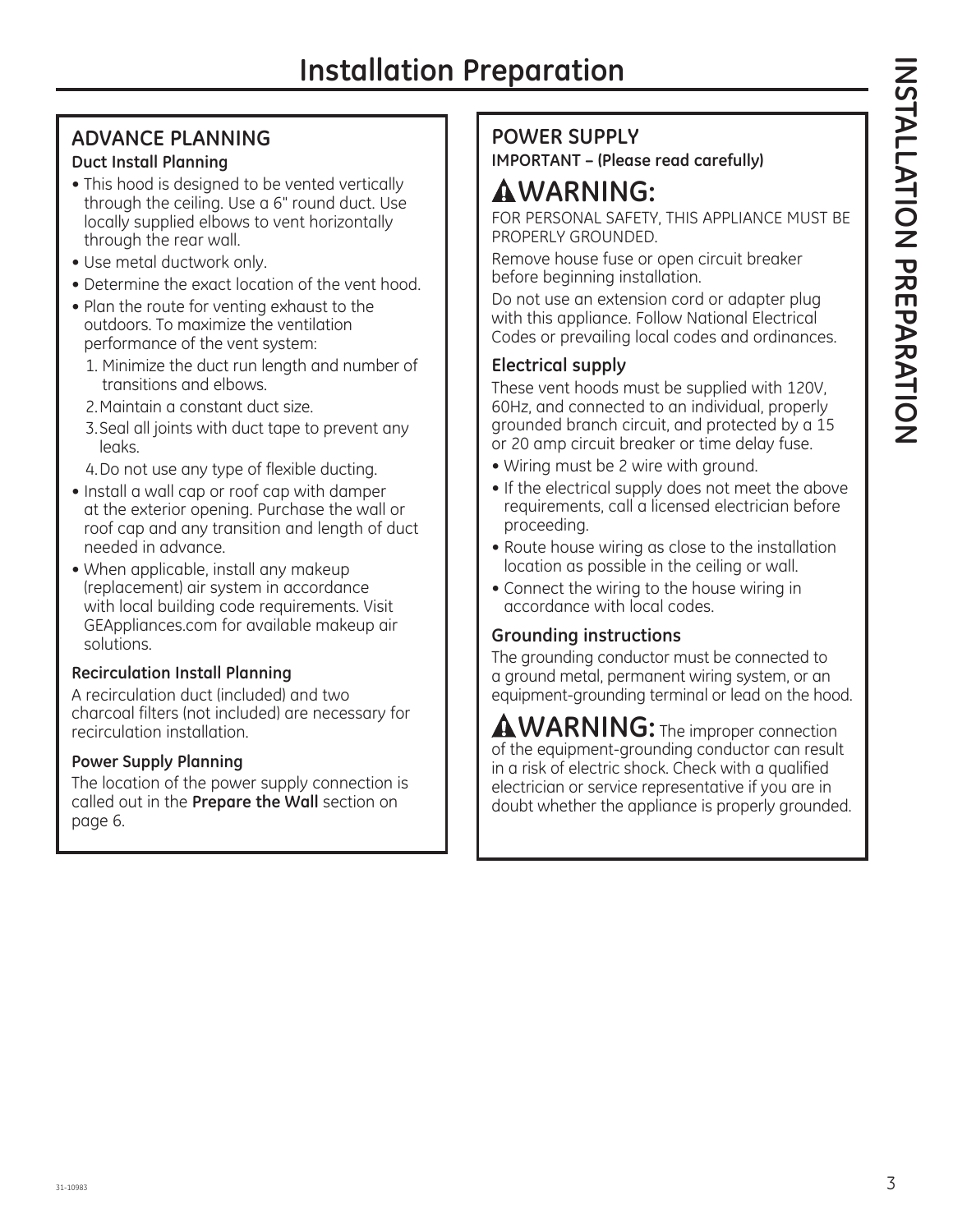

### **TOOLS AND MATERIALS REQUIRED (NOT SUPPLIED)**





Safety glasses

Pencil and tape measure





Spirit level



UL listed wire nuts

Electric drill, #2 Phillips, flat head, and 9/32" drill bit





Duct tape Strain relief for junction box

# **REMOVE THE PACKAGING**

**ACAUTION:** Wear gloves to protect against sharp edges.

- Remove the duct covers.
- Remove the hardware bag, literature package and other boxed parts.
- Remove and properly discard the protective plastic wrapping and other packaging materials.

# **PLAN THE INSTALLATION**

**ACAUTION:** To reduce risk of fire and to properly exhaust air, be sure to duct the air outside – Do not vent exhaust air into spaces within walls or ceilings or into attics, crawl spaces, or garages.

### **PARTS SUPPLIED FOR INSTALLATION**

- 1 Hardware Package
- 1 Literature Package

### **PARTS NEEDED FOR INSTALLATION**

- 1 Strain Relief
- Power Supply Cable
- 1 Wall or Roof Cap (for external venting only)
- All Metal Ductwork (for external venting only)
- Recirculation Duct (for recirculation install only)

# **WARNING: PERSONAL INJURY HAZARD**

Because of the weight and size of the range hood canopy. It is recommended that 2 people are used to install the range hood. Failure to properly lift range hood could result in damage to the product or personal injury.

**NOTE:** This range hood can be installed as either ducted or recirculation. In a ducted application, this range hood can be vented through the wall or ceiling. When installed for recirculation, the range hood vents out the sides of the duct cover.

**NOTE:** Before making any cuts or holes for installation, determine which venting method will be used and carefully calculate all measurements.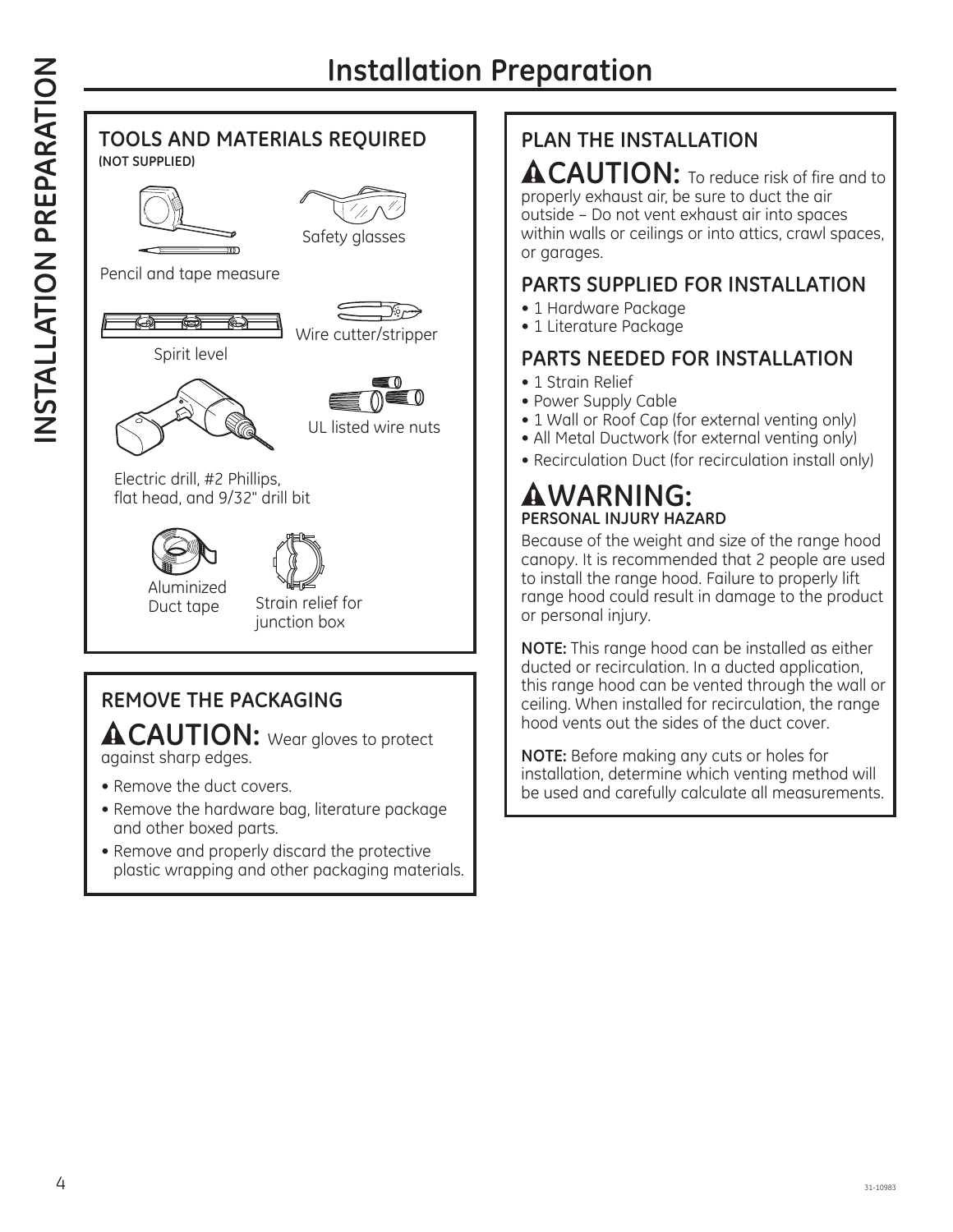

### **RANGE HOOD RECIRCULATION COMPONENT**

Recirculation Duct



## **INSTALLATION DIMENSIONS**

The Pyramid Chimneys are adjustable and designed to meet varying ceiling heights. The duct covers can be adjusted for ceilings between 7' 3 1/4" and 8' 10 5/16" depending on the distance between the bottom of the hood and the cooktop (distance **X**).



# **INSTALLATION PREPARATION** INSTATION PREPARATION

**HARDWARE COMPONENTS DF H I**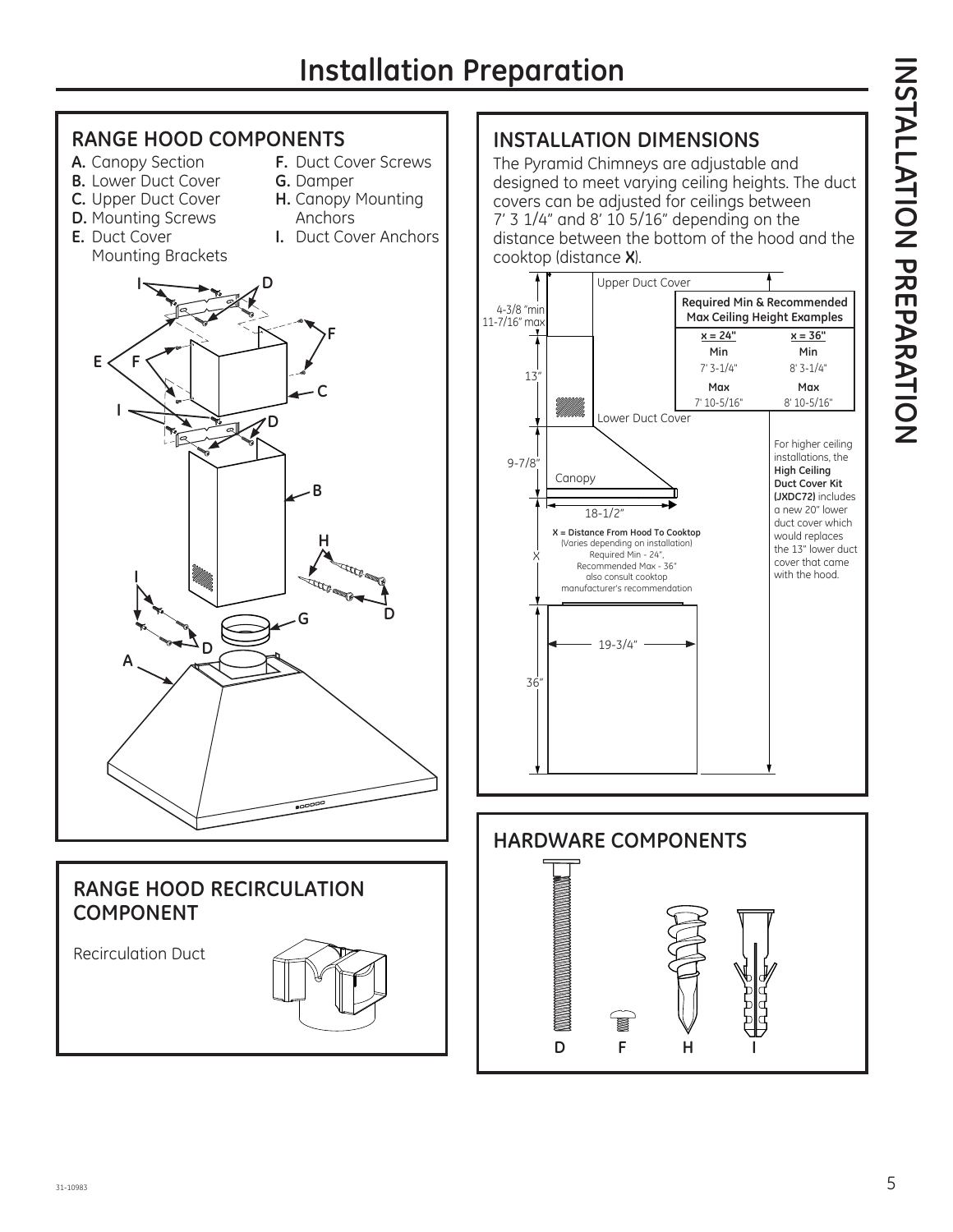### **PREPARE THE WALL Hood Body and Power Supply**

- 1. Put a protective covering over the surface below the location of the hood to protect from dirt and/or damage.
- 2. Determine and mark the centerline on the wall (draw line up to the ceiling) where the range hood will be installed. Based on the ceiling height, determine the distance 24" required min, 36" recommended max (**X**) needed between the cooking surface (**B**) and the bottom of the hood. To this distance, add 7" and draw a horizontal line (**A**) about 24" long centered on the vertical centerline (**C**).
- 3. Mark 2 points on each side of the horizontal line (**A**), 5-1/2" from the vertical centerline (**C**). Drill the canopy mounting anchors into the wall at the markings. Install the 2 mounting screws into the anchors, leaving a 1/4" gap between the wall and the back of the screw head. (You will place the hood body onto these screw heads.)
- 4. Draw a second horizontal line (**D**) that is 1-1/4" added from the **X** distance. Draw a third horizontal line (**E**) that is 4-5/16" added from the **X** distance.
- 5. Mark 2 points on each side of the horizontal line (**D**), 7-7/8" from the vertical centerline (**C**). Drill the 2 holes for installation with a 9/32" drill bit, and insert the duct cover anchors.
- 6. Determine and mark where the hole will be drilled for the power supply cable to be run through the wall. Mark a point on the left side of the horizontal line (**E**), 6-1/4" from the vertical centerline (**C**). Drill a 1-1/4" hole at this mark.



### **Duct Covers**

- 1. Place one of the duct cover brackets against the wall so that its top edge is 1/16" from the ceiling and level. Align the center notches of the bracket and the centerline (**C**) and mark the centers of the bracket holes. Remove the bracket to drill the 2 holes for installation with a 9/32" drill bit, and insert the duct cover anchors. Place the bracket back on the wall and install the 2 mounting screws into the anchors. Tighten screws.
- 2. Place the other duct cover bracket on the wall so that its top edge is 10-1/2" from the ceiling and level. Align the center notches of the bracket and the centerline (**C**) and mark the centers of the bracket holes. Remove the bracket to drill the 2 holes for installation with a 9/32" drill bit, and insert the duct cover anchors. Place the bracket back on the wall and install the 2 mounting screws into the anchors. Tighten screws.

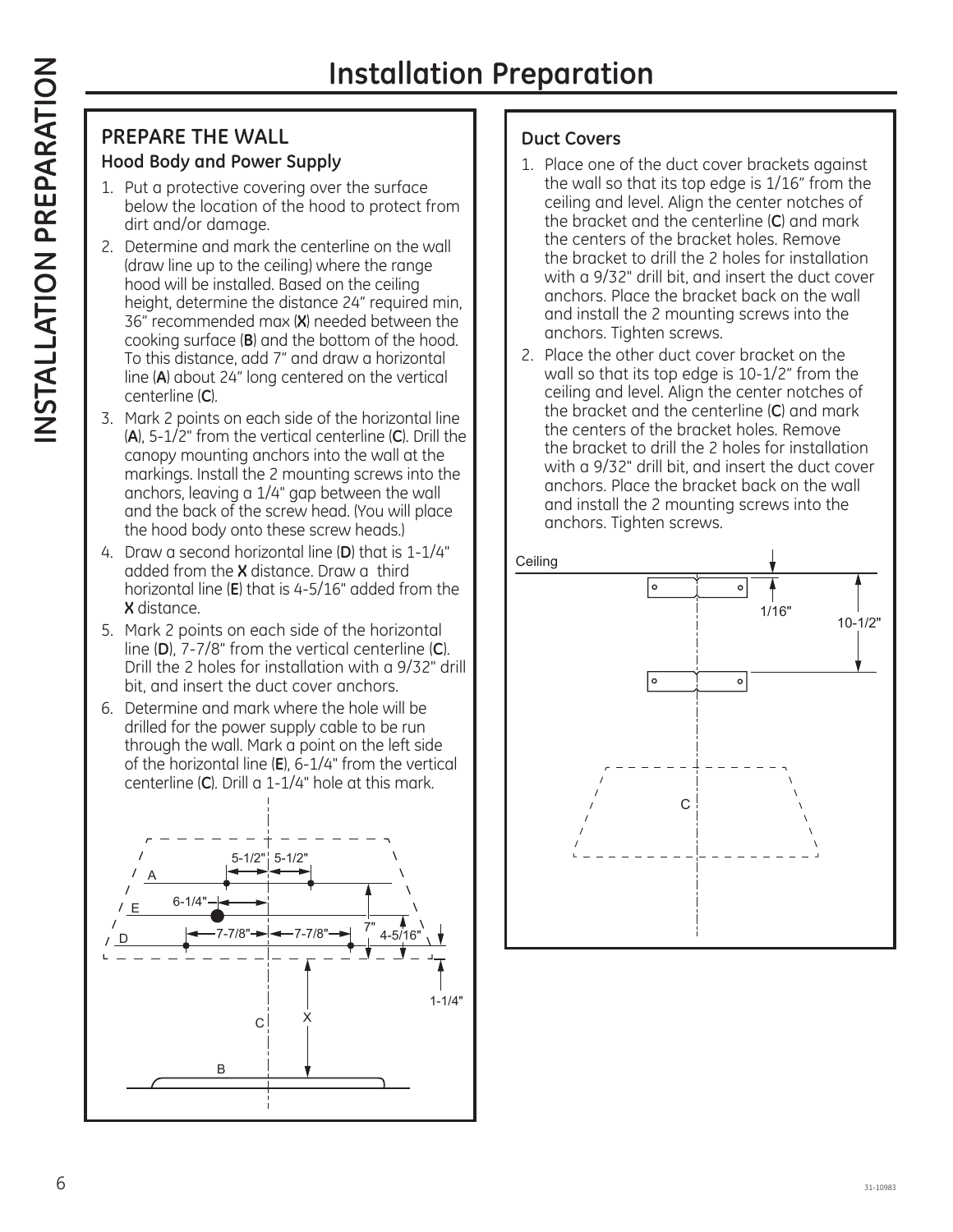### **PREPARE HOOD FOR INSTALLATION**

1. Remove the grease filters from the unit and set aside. The grease filters are removed by pressing the handle in front of the filter. When replacing, make



- 2. Remove and properly discard the protective plastic wrapping from the hood and grease filters.
- 3. Remove junction box cover.

sure that the filters are properly positioned with the handles in front and

### **Vented Installations**

visible.

- 1. Securely press damper on top of the exhaust opening. Check that the damper opens freely.
- 2. Go to **Mount the Range Hood** in this section.

### **Non-vented (recirculation) Installations**

**NOTE:** Recirculation duct (included) and charcoal filters JXCF72 (not included) are required. **The damper is not installed on the unit with recirculation installations.**

1. Install the non-vented (ductless) recirculation duct (**A**) supplied with the vent hood.



### **Non-vented (recirculation) Installations (Continued)**

- 2. Check that the recirculation duct is in the correct orientation with the hole towards the front of the hood. Fit the recirculation duct over the vent exhaust outlet (B) and push down to seat on the outlet.
- 3. Go to **Mount the Range Hood** in this section.



### **MOUNT THE PYRAMID RANGE HOOD**

1. Install the range hood body by placing the hood key holes over the mounting screws. Feed the power supply cable through the electrical knockout. Tighten the mounting screws.



- 2. Insert 2 mounting screws into the 2 duct cover anchors (installed on line D in **Preparing the Wall** section) located in the slots on the back surface of the hood. Secure tightly.
- 3. Connect the house ducting to the damper on the hood body if ducted install. Seal all connections with duct tape. **NOTE:** If recirculation installation, skip to **Step 4** and proceed.
- 4. Install the upper duct cover. Slightly spread the sides of the cover apart and hook them behind the duct cover mounting brackets. Attach the cover to the brackets with 4 duct cover screws.

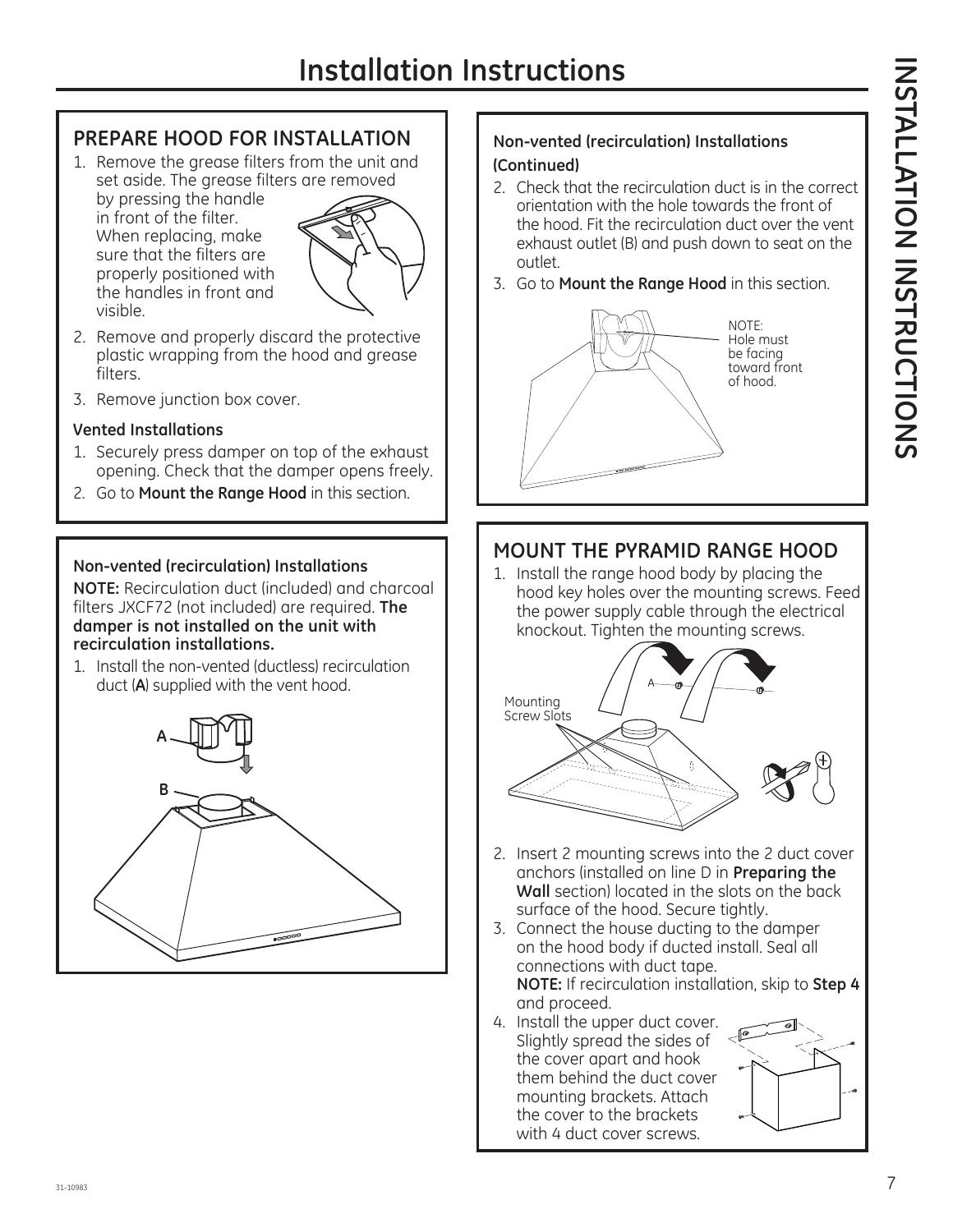# **INSTALLATION INSTRUCTIONS**  INSTALLATION INSTRUCTIONS

# **ELECTRICAL CONNECTION**

- 1. Connect the Power Supply Cable to the range hood. Attach the **white** lead of the power supply to the **white** lead of the range hood (**A**) with a wire nut (**C**). Attach the **black** lead of the power supply to the **black** lead of the range hood (**B**) with a wire nut (**C**). Connect the **green** (**D**) ground wire under the **green** grounding screw.
- 2. Replace the junction box cover.



# **FINISH THE INSTALLATION**

1. **For recirculation installation only:** Attach the CHARCOAL FILTERS (not included) to both sides of the blower. To do this, place the side of the charcoal filter with the tabs against the side of the blower. Align the double lines on the charcoal filter with the "unlocked" symbol on the blower. Push and twist downward until the double lines align with the "locked" symbol on the blower. Repeat on other side with second filter.



**For recirculation and ducted installation:** 2. Replace the grease filters.

**FINISH THE INSTALLATION**

### (Continued)

3. Using a flathead screwdriver, lift up the tabs on the top of the canopy.



- 4. To install the lower duct cover:
	- Use a flat head screwdriver to push the two tabs forward on the lower duct cover.



• Angle the duct cover to slide the tabs under the ledge of the hood body. Seat the back of the duct cover on the top of the range hood between the edges and tabs.



5. Turn the power supply on. Turn on blower and light. If the range hood does not operate, check that the circuit breaker is not tripped or the house fuse blown. If the unit still does not operate, disconnect the power supply and check that the wiring connections have been made properly.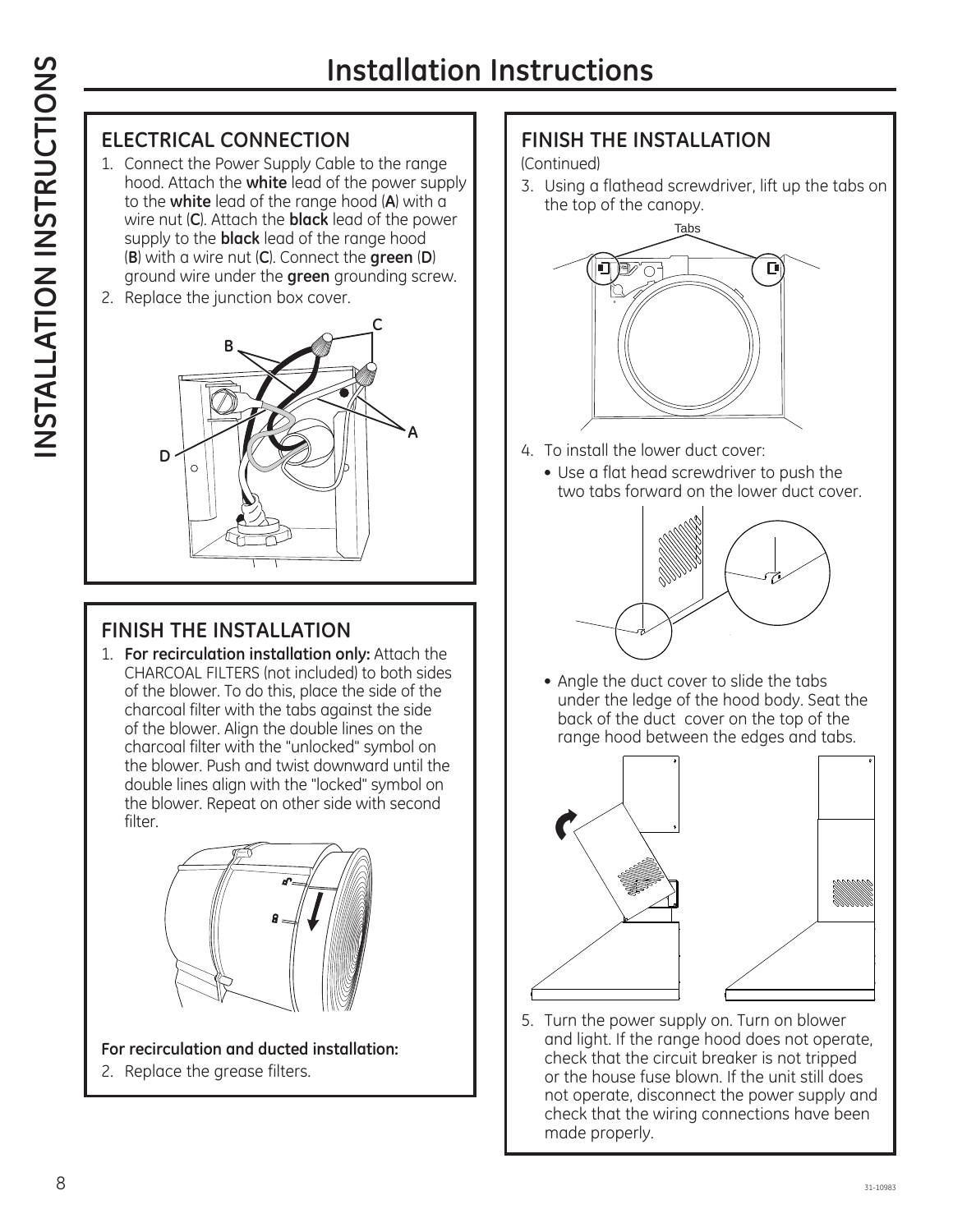# **Instrucciones de instalación**

**Campanas de Ventilación de Chimeneas de Pared Pirámide JVW5301, JVW5361**

? Preguntas? Llame al 800.GE.CARES (800.432.2737) o visite nuestro sitio Web en: GEAppliances.com

### **ANTES DE COMENZAR**

Lea estas instrucciones por completo y con detenimiento.

- $\cdot$  **IMPORTANTE**  $\equiv$  Guarde estas instrucciones para el uso de inspectores locales.
- **IMPORTANTE** Cumpla con todos los códigos y ordenanzas vigentes.
- **Nota al instalador –** Asegúrese de dejar estas instrucciones con el Consumidor.
- **Nota al consumidor –** Conserve estas instrucciones para referencia futura.
- **Nivel de capacidad –** La instalación de esta campana de ventilación requiere capacidades mecánicas y eléctricas básicas.
- **Tiempo de finalización** Aproximadamente de 1 a 3 horas.
- El instalador tiene la responsabilidad de efectuar una instalación adecuada.
- La Garantía no cubre las fallas del producto debido a una instalación incorrecta.

**PRECAUCIÓN:** Debido al peso y tamaño de estas campanas de ventilación y para reducir el riesgo de lesiones personales o daños al producto, **SE NECESITAN DOS PERSONAS PARA REALIZAR UNA INSTALACIÓN CORRECTA.** 

### **PARA SU SEGURIDAD:**

**ADVERTENCIA:** Antes de comenzar la instalación, desconecte la energía del panel de servicio y bloquee los medios de desconexión para evitar el accionamiento de la energía de manera accidental. Cuando los medios de desconexión de servicio no pueden bloquearse, coloque sobre el panel de servicio un dispositivo de advertencia bien visible, como una etiqueta.

### **ADVERTENCIA: PARA REDUCIR EL RIESGO DE INCENDIO, DESCARGA ELÉCTRICA O LESIONES A PERSONAS, CUMPLA CON LOS SIGUIENTES PUNTOS:**

- A. El trabajo de instalación y el cableado eléctrico deben ser realizados por una persona(s) calificada de acuerdo con todos los códigos y estándares aplicables, incluyendo construcciones resistentes al fuego.
- B. Es necesario contar con suficiente cantidad de aire para una combustión y salida de gases adecuadas a través del conducto (chimenea) del equipo de consumo de combustible, a fin de evitar ráfagas de aire. Siga las pautas del fabricante del equipo de calefacción y los estándares de seguridad, tales como aquellos publicados por la Asociación Nacional de Protección contra Incendios (National Fire Protection Association, NFPA), la Sociedad Estadounidense para la Calefacción (American Society for Heating), los Ingenieros de Refrigeración y Acondicionadores de Aire (Refrigeration and Air Conditioning Engineers, ASHRAE) y las autoridades de los códigos locales.
- C. Al cortar o perforar una pared o un cielorraso, no dañe el cableado eléctrico y de otros servicios ocultos.
- D. Los ventiladores con conducto siempre deben contar con ventilación hacia el exterior.
- E. Desconecte el disyuntor de habitaciones adyacentes mientras esté trabajando.

**ADVERTENCIA: A FIN DE REDUCIR EL RIESGO DE INCENDIOS, USE SÓLO CONDUCTOS DE METAL.**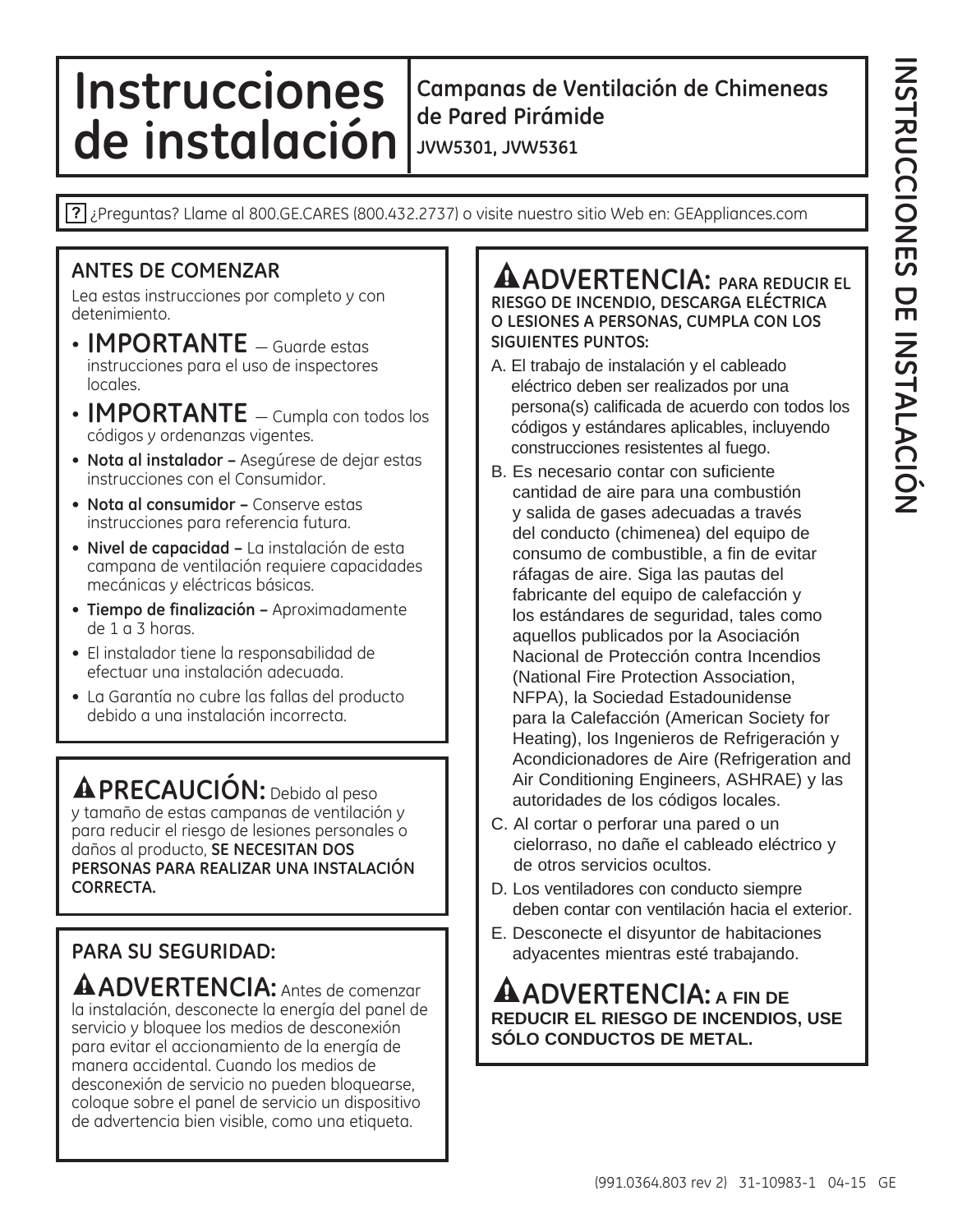

# **ESPACIO DE INSTALACIÓN**

 Estas campanas de ventilación están diseñadas para ser instaladas en una pared sin gabinetes superiores.

• Instale estas campanas entre el mínimo requerido de 24" y el máximo recomendado de 36" sobre la superficie de cocción.



La campana de ventilación debe ser instalada entre el mínimo requerido de 24" y el máximo recomendado de 36" sobre la superficie de cocción. La altura de instalación de la campana sobre la superficie de cocción depende de la altura del cielorraso y las limitaciones de la cubierta del conducto. La cubierta plegable oculta los conductos que van desde la parte superior de la campana hasta el cielorraso. Para las alturas de cielorraso de las cubiertas de conductos, consulte la tabla de la página 5.

**NOTA:** La altura de instalación debe medirse desde la superficie de cocción hasta la parte más baja de la campana. Esta campana debe ser instalada sobre una pared. Puede contar con ventilación hacia el exterior, o puede ser instalada para un funcionamiento con recirculación. Para un funcionamiento con recirculación, consulte la **Planificación para la Instalación con Recirculación.**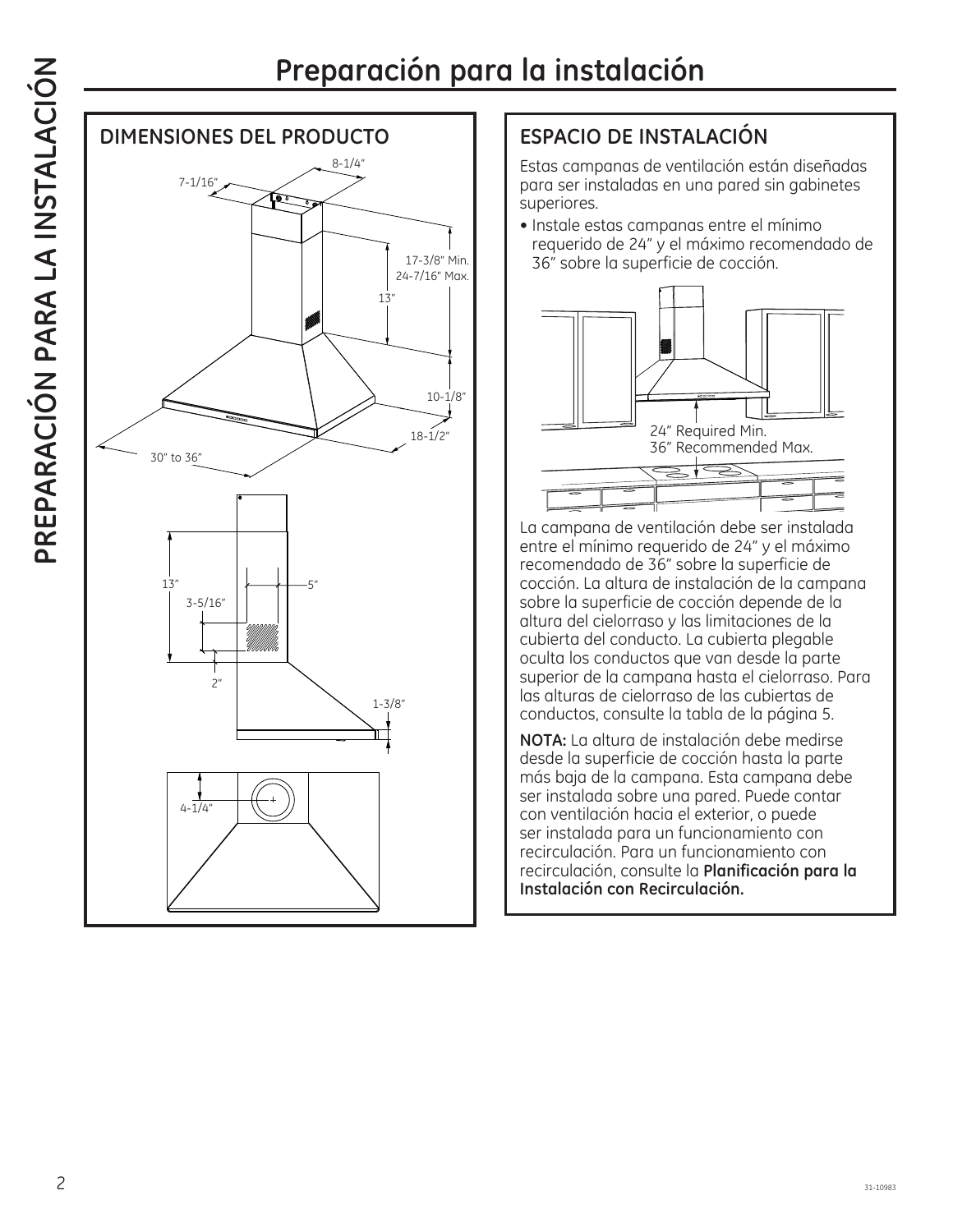# **PLANIFICACIÓN PREVIA**

### **Planificación para la Instalación con Conducto**

- Esta campana está diseñada para ventilarse en forma vertical a través del cielorraso. Use un conducto circular de 6". Utilice codos suministrados en forma local para ventilación horizontal a través de la pared trasera.
- Determine la ubicación exacta de la campana de ventilación.
- Planifique el recorrido de la salida de ventilación hacia el exterior. A fin de maximizar el rendimiento de la ventilación del sistema de ventilación:
	- 1. Minimice la longitud del conducto y el número de transiciones y codos.
	- 2. Mantenga un tamaño de conducto constante.
	- 3. Selle todas las juntas con cinta para conductos a fin de evitar pérdidas.
	- 4. No utilice conductos flexibles de ningún tipo.
- Instale una cubierta de pared o casquete de techo con un regulador de tiro en la abertura exterior. Solicite por adelantado la cubierta de pared o el casquete de techo y cualquier transición o longitud de conducto necesarios.
- Cuando corresponda, instale un sistema de reposición (reemplazo) de aire de acuerdo con los requisitos del código local de construcción. Para acceder a soluciones de aire disponibles, visite GEAppliances.com.

### **Planificación de Instalación con Recirculación**

Un conducto de recirculación (incluido) y un filtro de carbón (no incluido) son necesarios para la instalación con recirculación.

### **Planificación del Suministro de Corriente**

La ubicación de la conexión del suministro de corriente es indicada en la sección de Preparación de la Pared en la página 6.

# **SUMINISTRO DE ENERGÍA**

*IMPORTANTE – (Tenga a bien leer cuidadosamente)*

# **ADVERTENCIA:**

PARA SEGURIDAD PERSONAL, ESTE APARATO DEBE CONECTARSE A TIERRA DE MANERA ADECUADA.

Quite el fusible o abra el interruptor de circuitos antes de comenzar la instalación.

No utilice un cable de extensión o un enchufe adaptador con este artefacto. Siga los Códigos Eléctricos Nacionales o códigos y ordenanzas locales vigentes.

### **Suministro eléctrico**

Estas campanas de ventilación deben contar con un suministro de 120V, 60Hz, deben estar conectadas a un circuito derivado individual con una adecuada conexión a tierra y deben contar con la protección de un interruptor de circuitos o un fusible con retraso de 15 o 20 amperios.

- El cableado debe ser de 2 hilos con conexión a tierra.
- Si el suministro eléctrico no cumple con los requisitos anteriores, llame a un electricista con licencia antes de continuar.
- Dirija el cableado doméstico lo más cerca posible a la ubicación de la instalación, en el cielorraso o pared trasera. Ver página 14 para más detalles.
- Conecte el cableado al cableado doméstico en cumplimiento con los códigos locales.

### **Instrucciones de conexión a tierra**

El conductor a tierra debe conectarse a un metal con conexión a tierra, un sistema de cableado permanente o una terminal o conductor de conexión a tierra del equipamiento en la campana.

**ADVERTENCIA:** Una conexión inadecuada del conductor de conexión a tierra del equipamiento puede provocar un riesgo de descarga eléctrica. Consulte a un electricista calificado o representante de servicio técnico si tiene dudas sobre la correcta conexión a tierra del artefacto.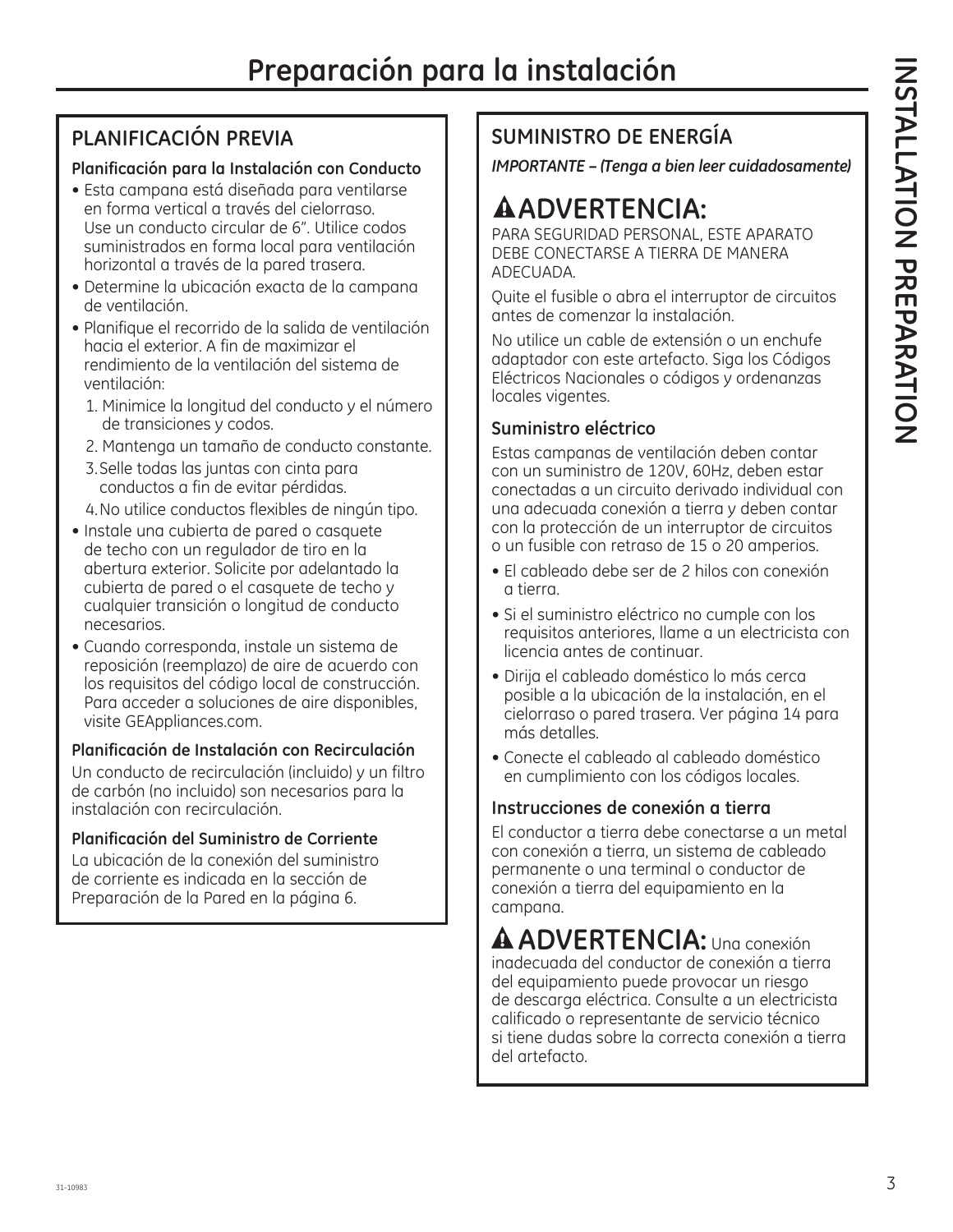# **Preparación para la instalación**



# **QUITE EL ENVOLTORIO PRECAUCIÓN:** Se guantes para protegerse de los bordes afilados.

• Quite las cubiertas de los conductos.

- Quite la bolsa de piezas, el paquete de instrucciones y otras piezas en cajas.
- Quite y descarte adecuadamente el envoltorio plástico de protección y otros materiales de empaque.

# **PLAN DE INSTALACIÓN PRECAUCIÓN:** A fin de reducir

riesgos de incendios y para que el aire salga de forma apropiada, asegúrese de que el aire sea conducido hacia fuera - No ventile el aire de la salida hacia espacios dentro de paredes o cielorrasos o áticos, espacios muy bajos o garajes.

### **PIEZAS PROVISTAS PARA LA INSTALACIÓN**

- 1 Paquete de Herramientas
- 1 Paquete Escrito

### **PIEZAS NECESARIAS PARA LA INSTALACIÓN**

- 1 Amortiguador de Refuerzo
- Cable de Suministro de Corriente
- Una Tapa de Pared o Techo (para ventilación con conducto únicamente)
- Toda la Tubería Metálica (para ventilación con conducto únicamente)
- Conducto de Recirculación (para instalación con recirculación únicamente)

# **ADVERTENCIA: ! RIESGO DE LESIONES PERSONALES**

Debido al peso y tamaño de la base de la campana extractora. Es recomendable que la campana extractora sea instalada por 2 personas. Si la campana no es elevada de forma correcta, se podrán producir daños sobre el producto o lesiones personales.

**NOTA:** Esta campana puede ser instalada con conducto o con recirculación. En una aplicación con conducto, esta campana puede ser ventilada a través de la pared o del cielorraso. Al ser instalada por recirculación, la campana ventila hacia afuera los costados de la cubierta del conducto.

**NOTA:** Antes de realizar cualquier corte o agujero para la instalación, determine qué método de ventilación será usado y con cuidado calcule todas las medidas.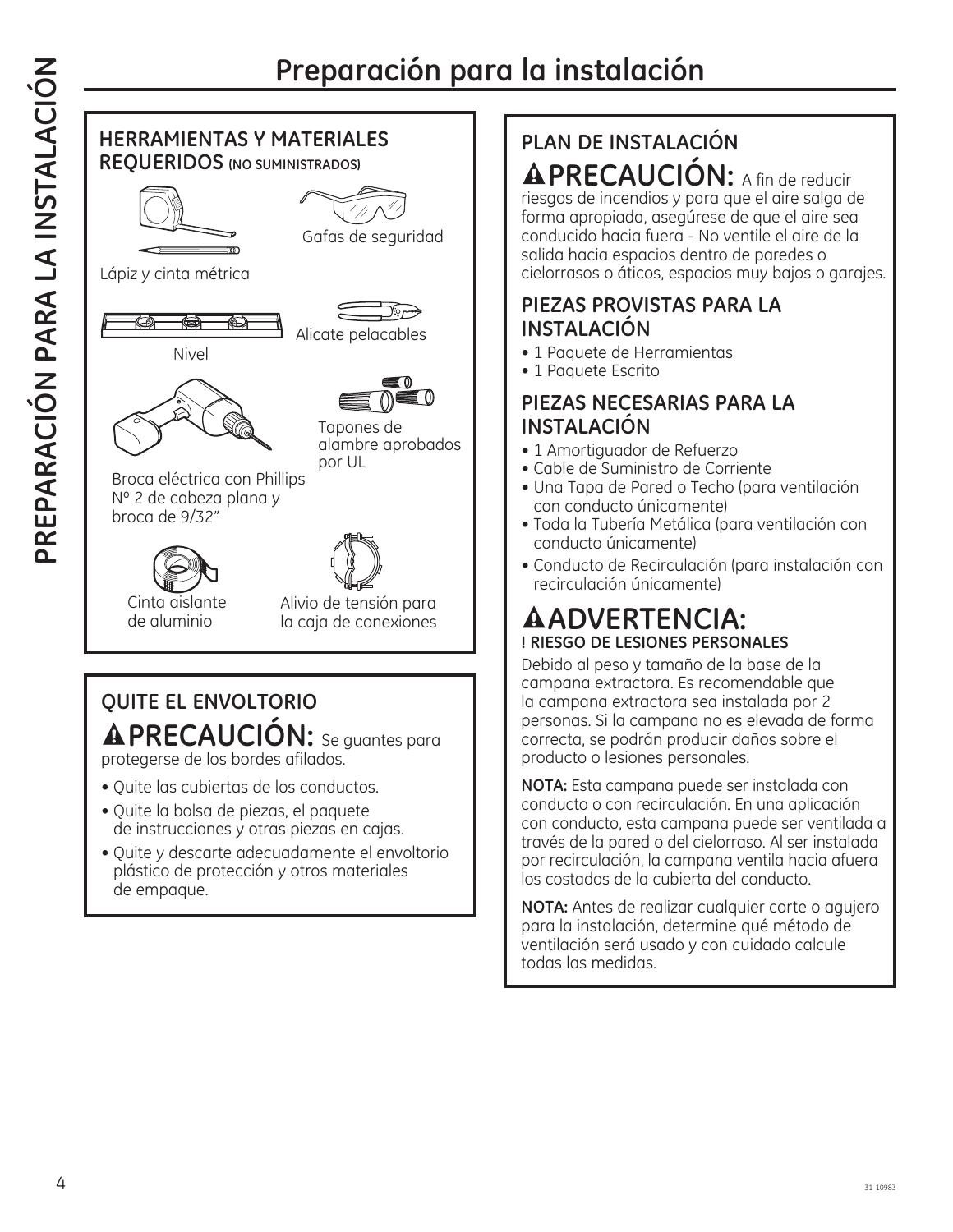### **COMPONENTES DE LA CAMPANA F.** Tornillos de la Cubierta del Conducto **G.** Regulador **H.** Soportes de Montaje de la Base de la Campana **I.** Soportes de la Cubierta del Conducto 13" **D** Mín. de 4-3/8" Máx. de 11-7/16"

# **DIMENSIONES DE INSTALACIÓN**

Las Chimeneas de Pirámide son ajustables y están diseñadas para adaptarse a diferentes alturas de cielorraso. Las cubiertas de los conductos pueden ser ajustadas para cielorrasos de entre 7' 3 1/4" and 8' 10 5/16", dependiendo de la distancia entre la parte inferior de la campana y la superficie de cocción (distancia **X**).







**EXTRACTORA A.** Sección de la Base **B.** Cubierta del

**C.** Cubierta del

Conducto Inferior

Conducto Superior **D.** Tornillos de Montaje

# **COMPONENTES DE RECIRCULACIÓN** Conducto de Recirculación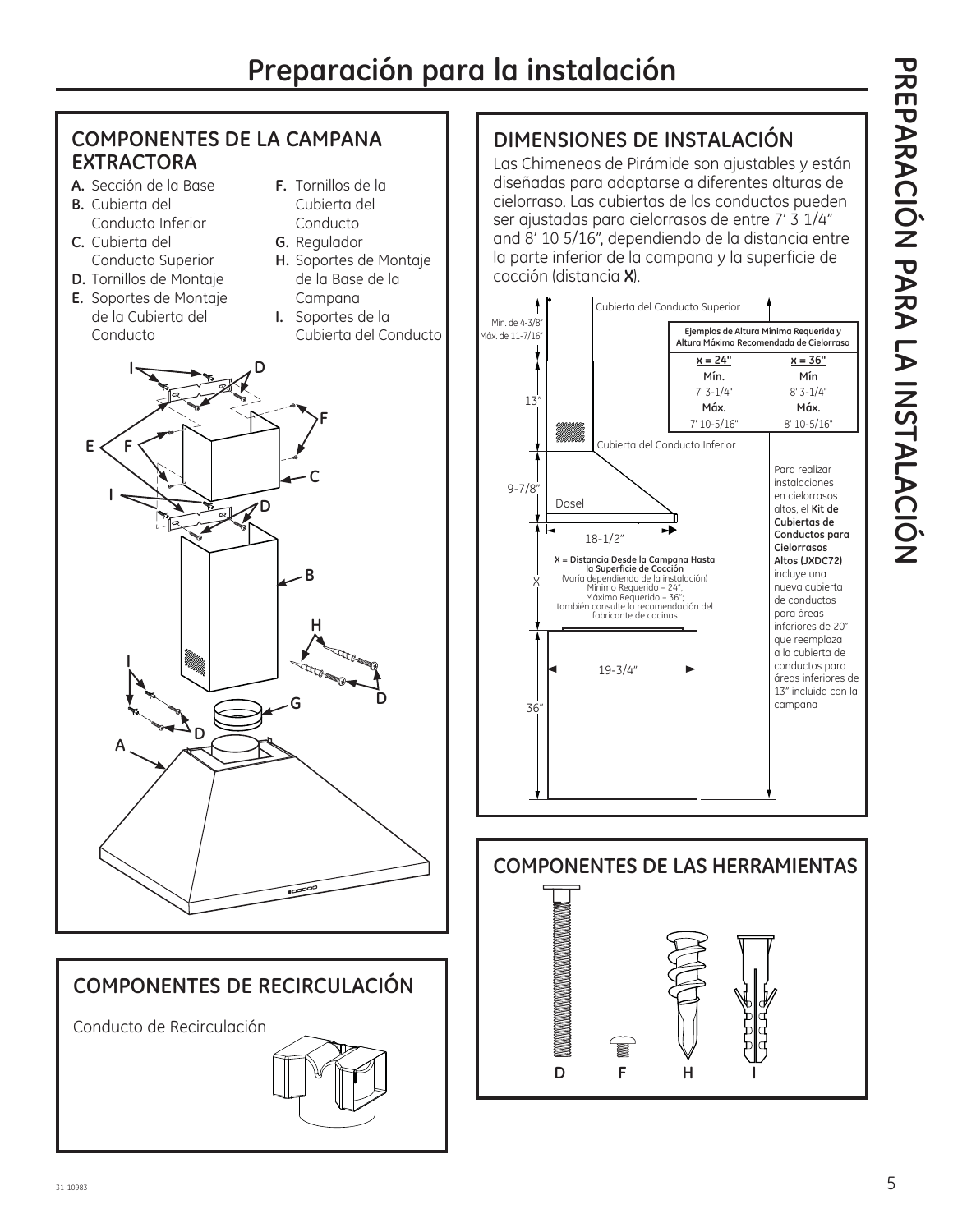### **PREPARE LA PARED Cuerpo de la Campana y Suministro de Corriente**

- 1. Coloque una cubierta protectora sobre la superficie debajo de la ubicación de la campana, a fin de proteger de la suciedad y/o daños.
- 2. Determine y marque la línea central sobre la pared (dibuje la línea hacia arriba hasta el cielorraso) donde la campana extractora será instalada. En base a la altura del cielorraso, determine la distancia mínima requerida de 24" y la distancia máxima recomendada de 36" (**X**), necesarias entre la superficie de cocción (**B**) y la parte inferior de la campana. A esta distancia, agregue 7" y dibuje una línea horizontal (A) de aproximadamente 24" de longitud centrada sobre la línea central vertical (**C**).
- 3. Marque 2 puntos a cada lado de la línea horizontal (**A**), a 5 ½" desde la línea central vertical. Agujeree los sostenes de montaje de la parte superior de la pared, donde se encuentran las marcas. Instale los 2 tornillos de montaje en los sostenes, dejando un espacio de ¼" entre la pared y la parte trasera de la cabeza del tornillo. (Debe colocar el cuerpo de la campana en las cabezas de estos tornillos).
- 4. Marque una segunda línea horizontal (**D**) de 1 ¼", agregada desde la distancia X. Marque una tercera línea horizontal (**D**) de 4 5/16", agregada desde la distancia X.
- 5. Marque 2 puntos a cada lado de la línea horizontal (**D**), a 7 7/8" desde la línea central vertical (**C**). Haga 2 agujeros para la instalación con una broca de 9/32", e inserte los sostenes de la cubierta del conducto.
- 6. Determine y marque el lugar donde el agujero será perforado para que el cable de suministro de corriente pueda pasar a través de la pared. Marque un punto del lado izquierdo de la línea horizontal (**E**), a 6 ½" desde la línea central vertical (**C**). Haga un agujero de 1 ¼" en esta marca.



### **Cubiertas de Conductos**

- 1. Coloque uno de los soportes de la cubierta del conducto contra la pared, de modo que su extremo superior esté a 1/16" del cielorraso y que quede nivelado. Alinee las ranuras centrales del soporte con la línea central (**C**) y marque los centros de los agujeros del soporte. Retire el soporte para perforar 2 agujeros para la instalación con una broca de 9/32", e inserte los sostenes de la cubierta del conducto. Vuelva a colocar el soporte en la pared e instale los 2 tornillos de montaje en los sostenes. Ajuste los tornillos.
- 2. Coloque el otro soporte de la cubierta del conducto contra la pared, de modo que su extremo superior esté a 10-1/2" del cielorraso y que quede nivelado. Alinee las ranuras centrales del soporte con la línea central (**C**) y marque los centros de los agujeros del soporte. Retire el soporte para perforar 2 agujeros para la instalación con una broca de 9/32", e inserte los sostenes de la cubierta del conducto. Vuelva a colocar el soporte en la pared e instale los 2 tornillos de montaje en los sostenes. Ajuste los tornillos.

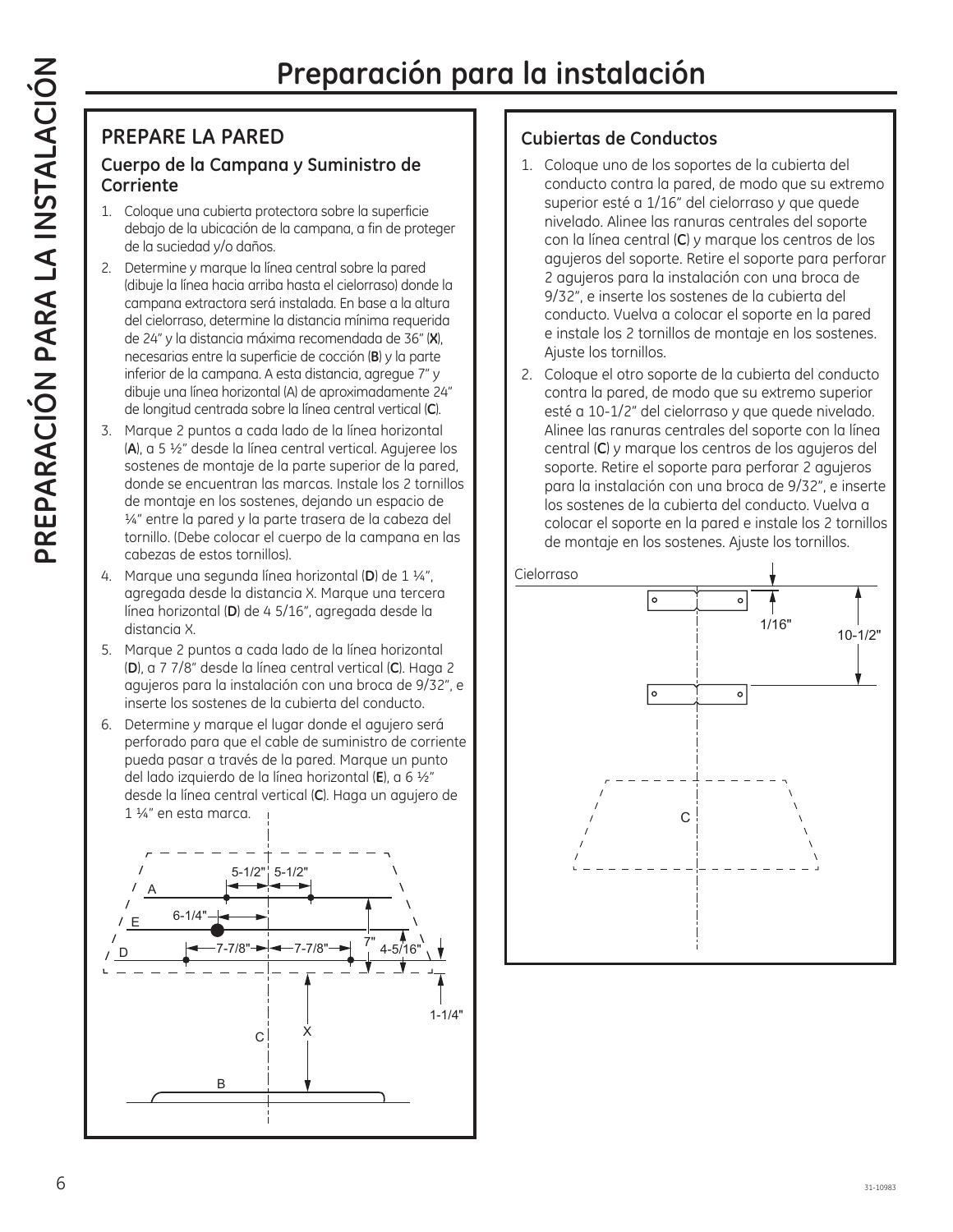### **PREPARE LA CAMPANA PARA SU INSTALACIÓN**

1. Retire los filtros de grasa de la unidad y deje los mismos a un lado. Los filtros de grasa son retirados presionando la manija que se encuentra frente al filtro. Al realizar el reemplazo, asegúrese de que los filtros estén correctamente posicionados con las manijas en el frente y visibles.



- 2. Retire y descarte de forma adecuada el envoltorio protector de plástico de la campana y de los filtros de grasa.
- 3. Retire la tapa de la caja de empalmes.

### **Instalaciones Ventiladas**

- 1. De forma segura, presione el regulador que se encuentra sobre la abertura del escape. Controle que el regulador se pueda abrir libremente.
- 2. Consulte sobre el **Montaje de la Campana** en esta sección.

### **Instalaciones sin ventilación (recirculación)**

**NOTA:** Se requiere el conducto de recirculación (incluido) y los filtros de carbón JXCF72 (no incluidos). **El regulador no está instalado en la unidad con instalaciones de recirculación.**

1. Instale el conducto de recirculación (**A**) (sin conducto) suministrado con la campana de ventilación.



### **Instalaciones sin ventilación (recirculación) (continúa)**

- 2. Controle que el conducto de recirculación se encuentre en la orientación correcta con el agujero hacia el frente de la campana. Inserte el conducto de recirculación sobre la salida del escape de ventilación (**B**) y empuje hacia abajo para que coincida con la salida.
- 3. Consulte sobre el **Montaje de la Campana** en esta sección.



### **MONTE LA CAMPANA DE LA COCINA PIRÁMIDE**

1. Instale el cuerpo de la campana de la cocina, colocando los agujeros de la campana sobre los tornillos del montaje. Conecte el cable de suministro de corriente a través del tablero eléctrico. Ajuste los tornillos de montaje.



- 2. Inserte 2 tornillos de montaje en los 2 sostenes de la cubierta del conducto (instalados en la línea D en la sección de **Preparación de la Pared**), ubicados en las ranuras de la superficie trasera de la campana. Ajuste de manera firme.
- 3. Conecte el conducto hogareño al regulador del cuerpo de la campana si se realizó una instalación con un conducto. Selle todas las conexiones con cinta para conducto. **NOTA:** Si se trata de una instalación con recirculación, vaya al **Paso 4** y proceda.
- 4. Instale la cubierta del conducto superior. Lentamente separe los costados de la cubierta y enganche ambos detrás de los soportes de montaje de la cubierta del conducto. Adhiera la tapa a los soportes con 4 tornillos de la cubierta del conducto.